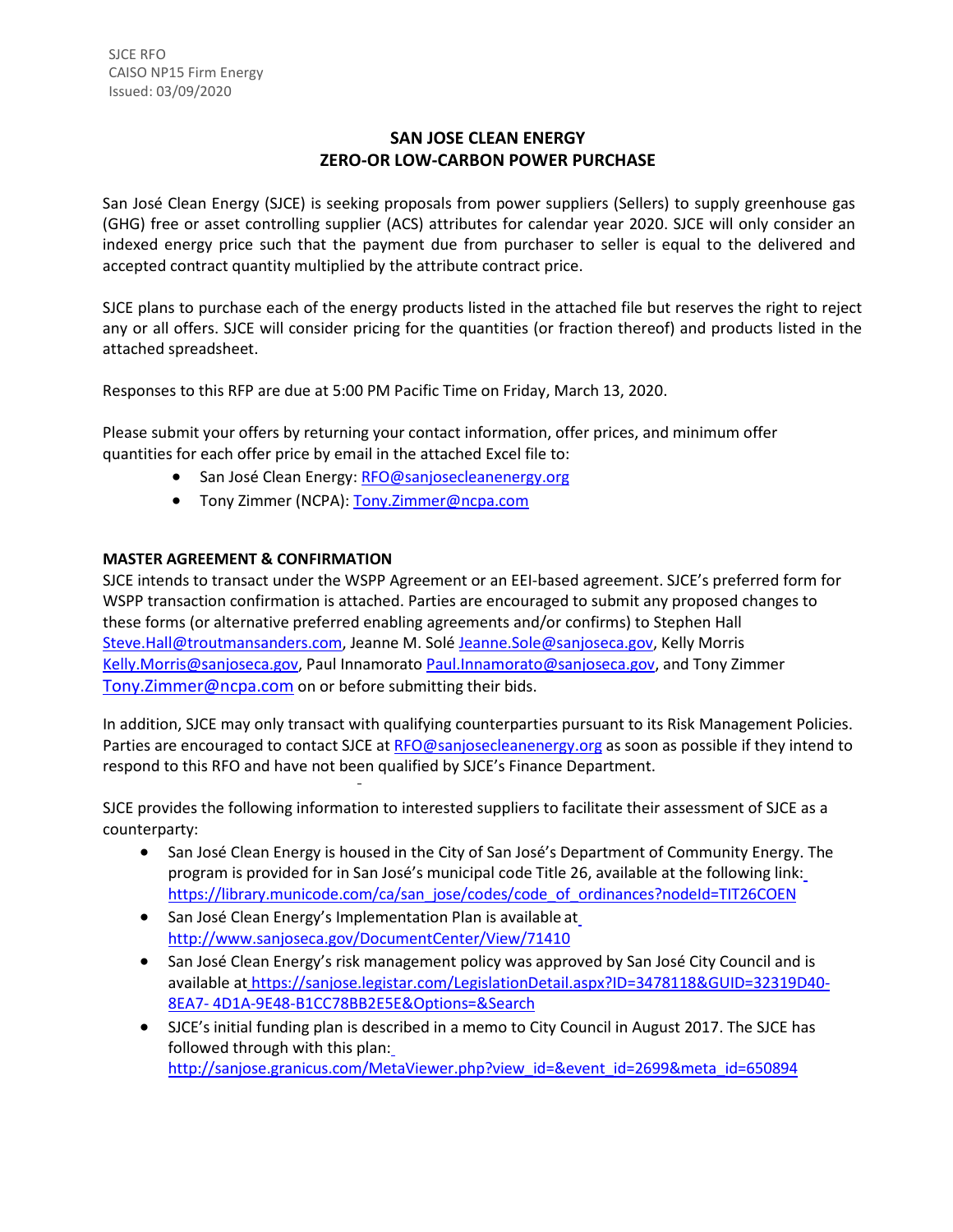- The City of San José is the signatory to WSPP Agreement and will be the signatory to the confirmations.
- The Department of Community Energy is an enterprise department of the City of San José. Please see below language that we have added to our draft confirmation to explain this arrangement.

Here is a link to our municipal advisor letter[: www.sanjoseca.gov/DocumentCenter/View/39975](http://www.sanjoseca.gov/DocumentCenter/View/39975)

Finally, to do business in San José, Sellers who are not already registered will have to register with the City of San José within 90 days of commencing business within the city. Details are available at the following: <http://www.sanjoseca.gov/BusinessTax>

## **PUBLIC NATURE OF PROPOSAL MATERIAL**

All correspondence with SJCE including responses to this solicitation will become the exclusive property of the City of San José and will become public records under the California Public Records Act (Cal. Government Code section 6250 et seq.) All documents that you send to SJCE will be subject to disclosure if requested by a member of the public. There are a very limited number of narrow exceptions to this disclosure requirement.

Therefore, any proposal which contains language purporting to render all or significant portions of their proposal "Confidential", "Trade Secret", or "Proprietary", or fails to provide the exemption information required as described below will be considered a public record in its entirety subject to the procedures described below. Do not mark your entire proposal as "confidential."

The City will not disclose any part of any proposal before it announces a recommendation for award, on the grounds that there is a substantial public interest in not disclosing proposals during the evaluation process. After the announcement of a recommended award, all proposals received in response to this RFP will be subject to public disclosure.

In order to designate information as confidential, the Seller must clearly stamp and identify the specific portion of the material designated with the word "Confidential" and provide a citation to the California Public Records Act that supports keeping the information confidential. Seller should not to over-designate material as confidential. Over-designation would include stamping entire pages or series of pages as confidential that clearly contain information that is not confidential. Upon request or demand of any third person or entity not a party to this Agreement ("Requestor") for production, inspection and/or copying of information designated by Seller as confidential information (such designated information, the "Confidential Information"), SJCE will notify the Seller as soon as practical that such request has been made. The Seller shall be solely responsible for taking whatever legal steps are necessary to protect information deemed by it to be Confidential Information and to prevent release of information to the Requestor by the City. If the City takes no such action after receiving the foregoing notice from the Seller, the City shall be permitted to comply with the Requestor's demand and is not required to defend against it.

If required by any law, statute, ordinance, a court, Governmental Authority or agency having jurisdiction over the City, including the California Public Records Act, the City may release Confidential Information, or a portion thereof, as required by the Applicable Law, statute, ordinance, decision, order or regulation. In the event the City is required to release Confidential Information, it shall notify the Seller of the required disclosure, such that the Seller may attempt (if it so chooses), at its sole cost, to cause the recipient of the